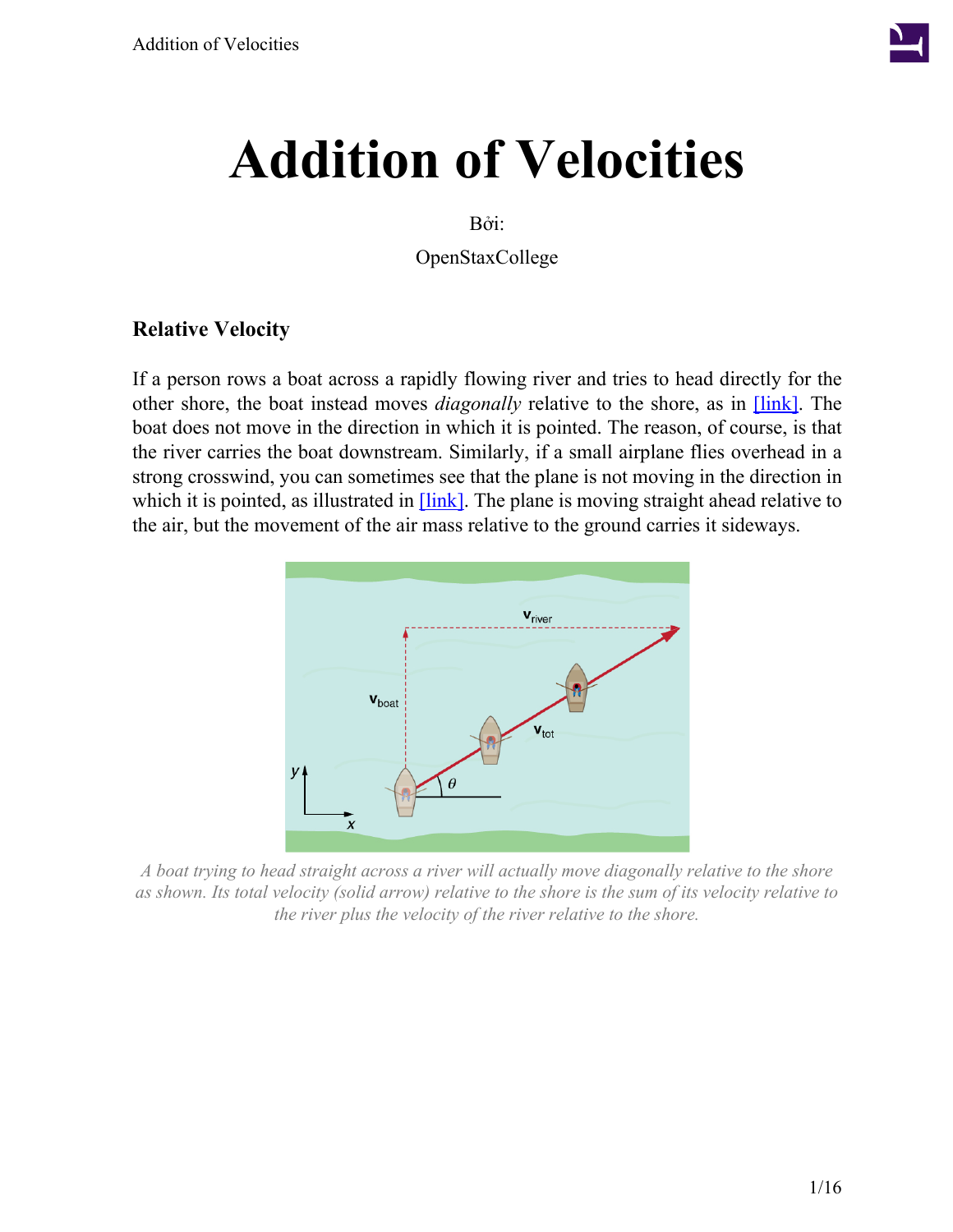<span id="page-1-0"></span>

*An airplane heading straight north is instead carried to the west and slowed down by wind. The plane does not move relative to the ground in the direction it points; rather, it moves in the direction of its total velocity (solid arrow).*

In each of these situations, an object has a velocity relative to a medium (such as a river) and that medium has a velocity relative to an observer on solid ground. The velocity of the object *relative to the observer* is the sum of these velocity vectors, as indicated in [\[link\]](#page-0-0) and [\[link\].](#page-1-0) These situations are only two of many in which it is useful to add velocities. In this module, we first re-examine how to add velocities and then consider certain aspects of what relative velocity means.

How do we add velocities? Velocity is a vector (it has both magnitude and direction); the rules of vector addition discussed in Vector Addition and [Subtraction:](/m42127) Graphical [Methods](/m42127) and Vector Addition and [Subtraction:](/m42128) Analytical Methods apply to the addition of velocities, just as they do for any other vectors. In one-dimensional motion, the addition of velocities is simple—they add like ordinary numbers. For example, if a field hockey player is moving at 5 m/s straight toward the goal and drives the ball in the same direction with a velocity of 30 m/s relative to her body, then the velocity of the ball is 35 m/s relative to the stationary, profusely sweating goalkeeper standing in front of the goal.

In two-dimensional motion, either graphical or analytical techniques can be used to add velocities. We will concentrate on analytical techniques. The following equations give the relationships between the magnitude and direction of velocity (*v* and θ) and its components  $(v_x$  and  $v_y$ ) along the *x*- and *y*-axes of an appropriately chosen coordinate system:

 $v_x = v \cos \theta$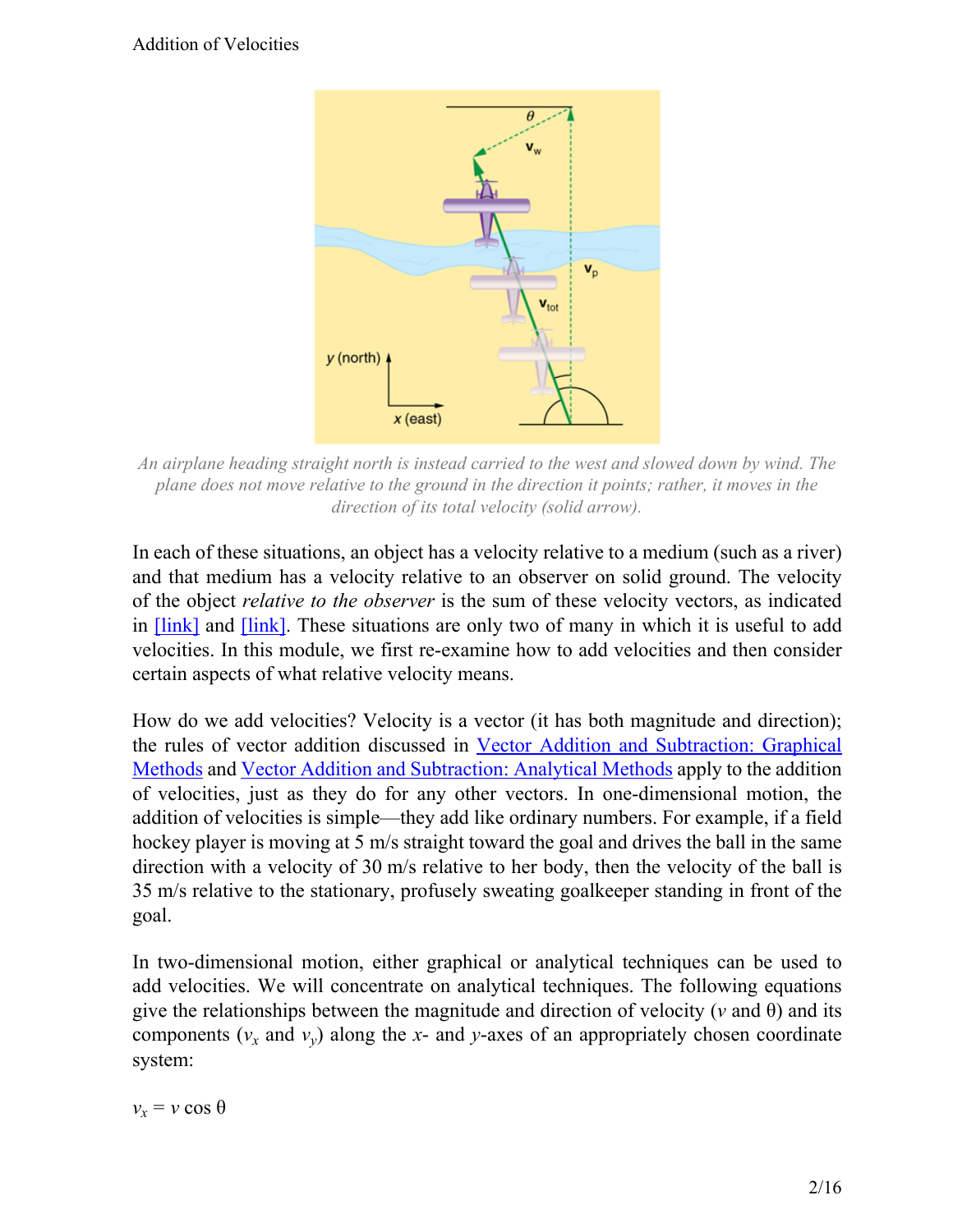

*The velocity, v, of an object traveling at an angle θ to the horizontal axis is the sum of component vectors <sup>x</sup> and <sup>y</sup> .*

These equations are valid for any vectors and are adapted specifically for velocity. The first two equations are used to find the components of a velocity when its magnitude and direction are known. The last two are used to find the magnitude and direction of velocity when its components are known.

Take-Home Experiment: Relative Velocity of a Boat

Fill a bathtub half-full of water. Take a toy boat or some other object that floats in water. Unplug the drain so water starts to drain. Try pushing the boat from one side of the tub to the other and perpendicular to the flow of water. Which way do you need to push the boat so that it ends up immediately opposite? Compare the directions of the flow of water, heading of the boat, and actual velocity of the boat.

<span id="page-2-0"></span>Adding Velocities: A Boat on a River

**v**

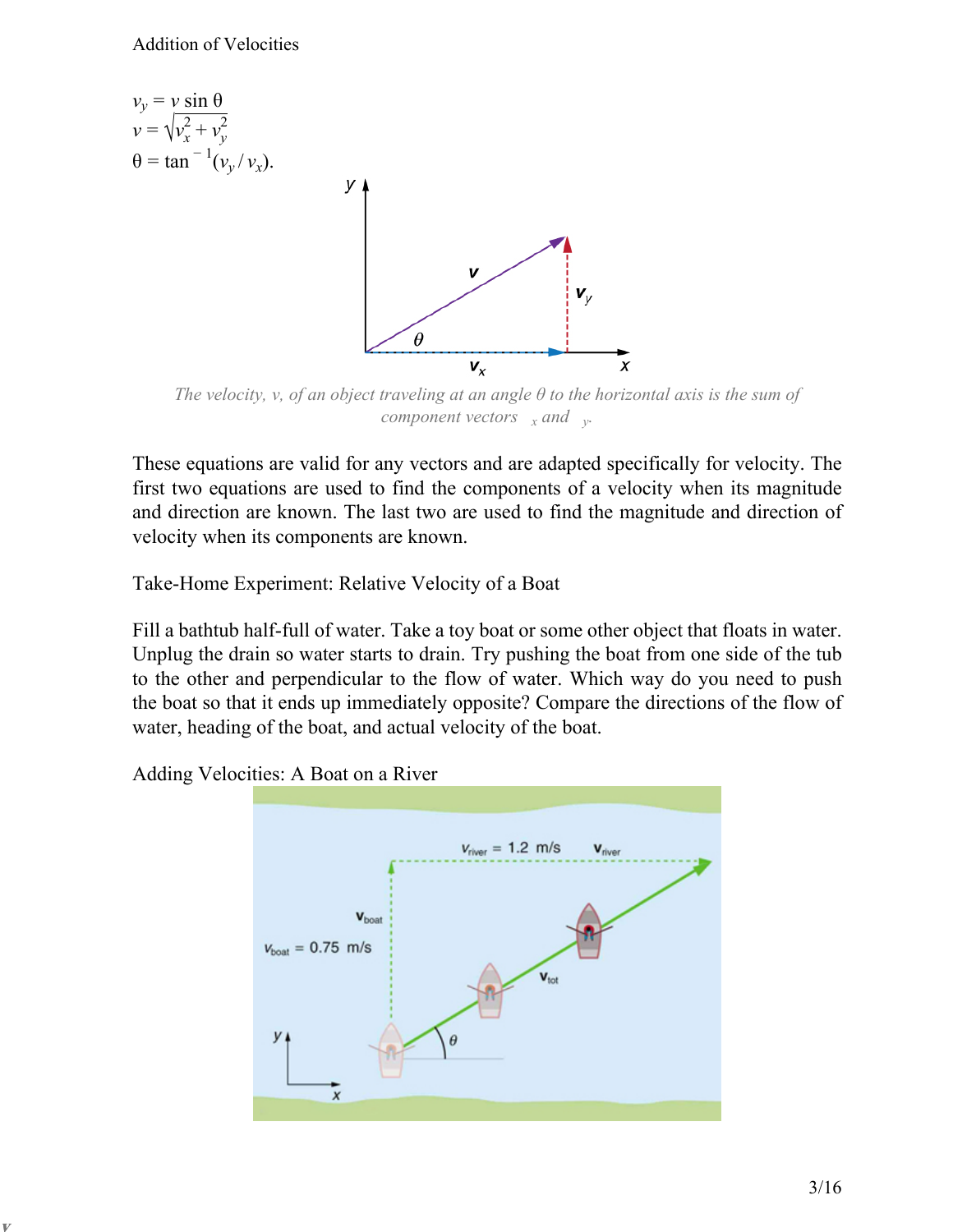*A boat attempts to travel straight across a river at a speed 0.75 m/s. The current in the river, however, flows at a speed of 1.20 m/s to the right. What is the total displacement of the boat relative to the shore?*

Refer to [\[link\],](#page-2-0) which shows a boat trying to go straight across the river. Let us calculate the magnitude and direction of the boat's velocity relative to an observer on the shore,  $v_{\text{tot}}$ . The velocity of the boat,  $v_{\text{boat}}$ , is 0.75 m/s in the *y*-direction relative to the river and the velocity of the river,  $v_{\text{river}}$ , is 1.20 m/s to the right.

## **Strategy**

We start by choosing a coordinate system with its *x*-axis parallel to the velocity of the river, as shown in [\[link\]](#page-2-0). Because the boat is directed straight toward the other shore, its velocity relative to the water is parallel to the *y*-axis and perpendicular to the velocity of the river. Thus, we can add the two velocities by using the equations  $v_{\text{tot}} = \sqrt{v_x^2 + v_y^2}$  and  $\theta = \tan^{-1}(v_y/v_x)$  directly.

#### **Solution**

The magnitude of the total velocity is

$$
v_{\text{tot}} = \sqrt{v_x^2 + v_y^2},
$$

where

$$
v_x = v_{\text{river}} = 1.20 \text{ m/s}
$$

and

$$
v_y = v_{boat} = 0.750
$$
 m/s.

Thus,

$$
v_{\text{tot}} = \sqrt{(1.20 \text{ m/s})^2 + (0.750 \text{ m/s})^2}
$$

yielding

 $v_{\text{tot}} = 1.42 \text{ m/s}.$ 

The direction of the total velocity  $\theta$  is given by:

$$
\theta = \tan^{-1}(v_y/v_x) = \tan^{-1}(0.750/1.20).
$$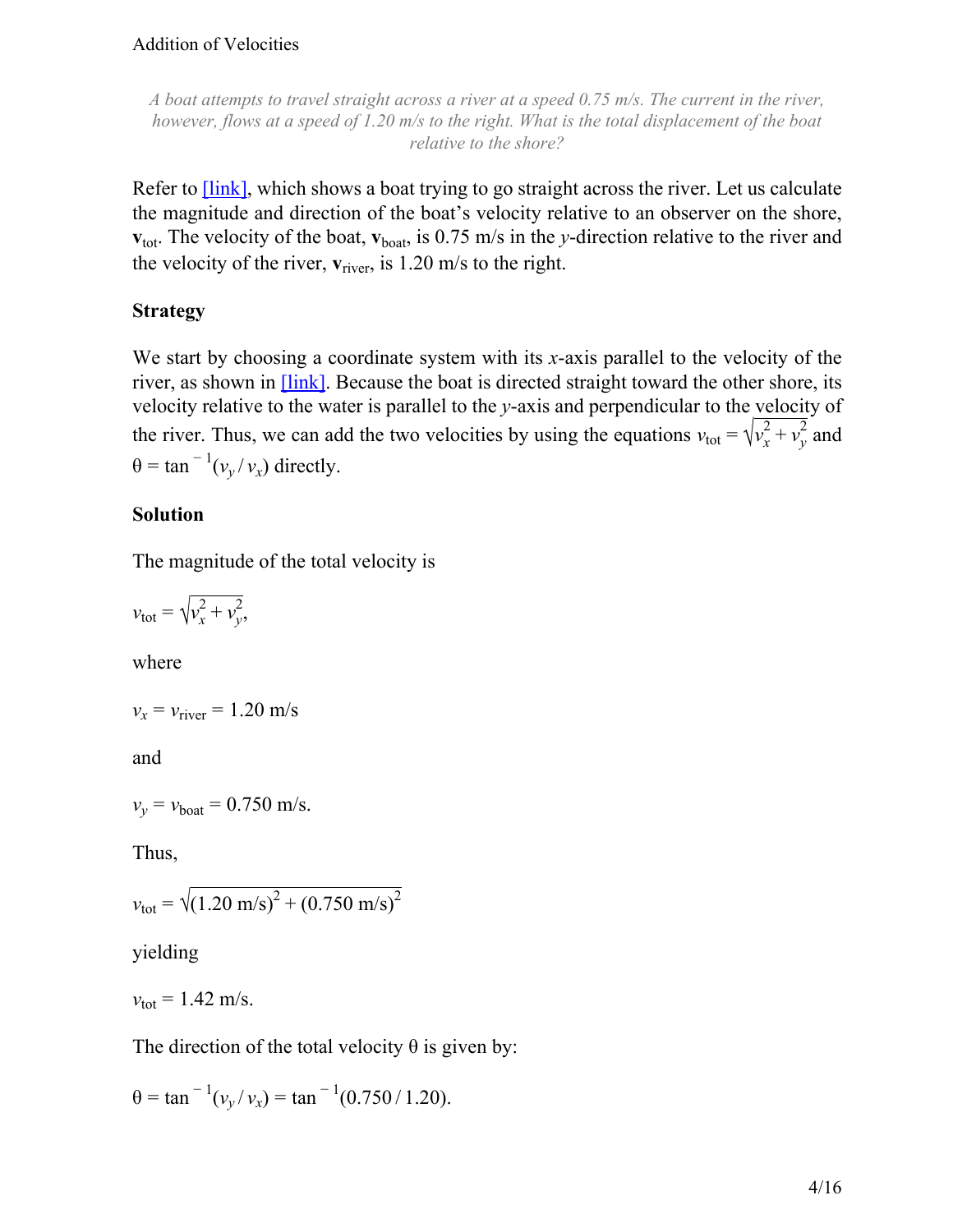This equation gives

 $\theta = 32.0^\circ$ .

## **Discussion**

Both the magnitude *v* and the direction θ of the total velocity are consistent with [\[link\].](#page-2-0) Note that because the velocity of the river is large compared with the velocity of the boat, it is swept rapidly downstream. This result is evidenced by the small angle (only 32.0º) the total velocity has relative to the riverbank.

Calculating Velocity: Wind Velocity Causes an Airplane to Drift

<span id="page-4-0"></span>Calculate the wind velocity for the situation shown in **[link]**. The plane is known to be moving at 45.0 m/s due north relative to the air mass, while its velocity relative to the ground (its total velocity) is 38.0 m/s in a direction 20.0º west of north.



*An airplane is known to be heading north at 45.0 m/s, though its velocity relative to the ground is 38.0 m/s at an angle west of north. What is the speed and direction of the wind?*

## **Strategy**

In this problem, somewhat different from the previous example, we know the total velocity  $v_{\text{tot}}$  and that it is the sum of two other velocities,  $v_w$  (the wind) and  $v_p$  (the plane relative to the air mass). The quantity  $v_p$  is known, and we are asked to find  $v_w$ . None of the velocities are perpendicular, but it is possible to find their components along a common set of perpendicular axes. If we can find the components of  $v_w$ , then we can combine them to solve for its magnitude and direction. As shown in  $[link]$ , we choose a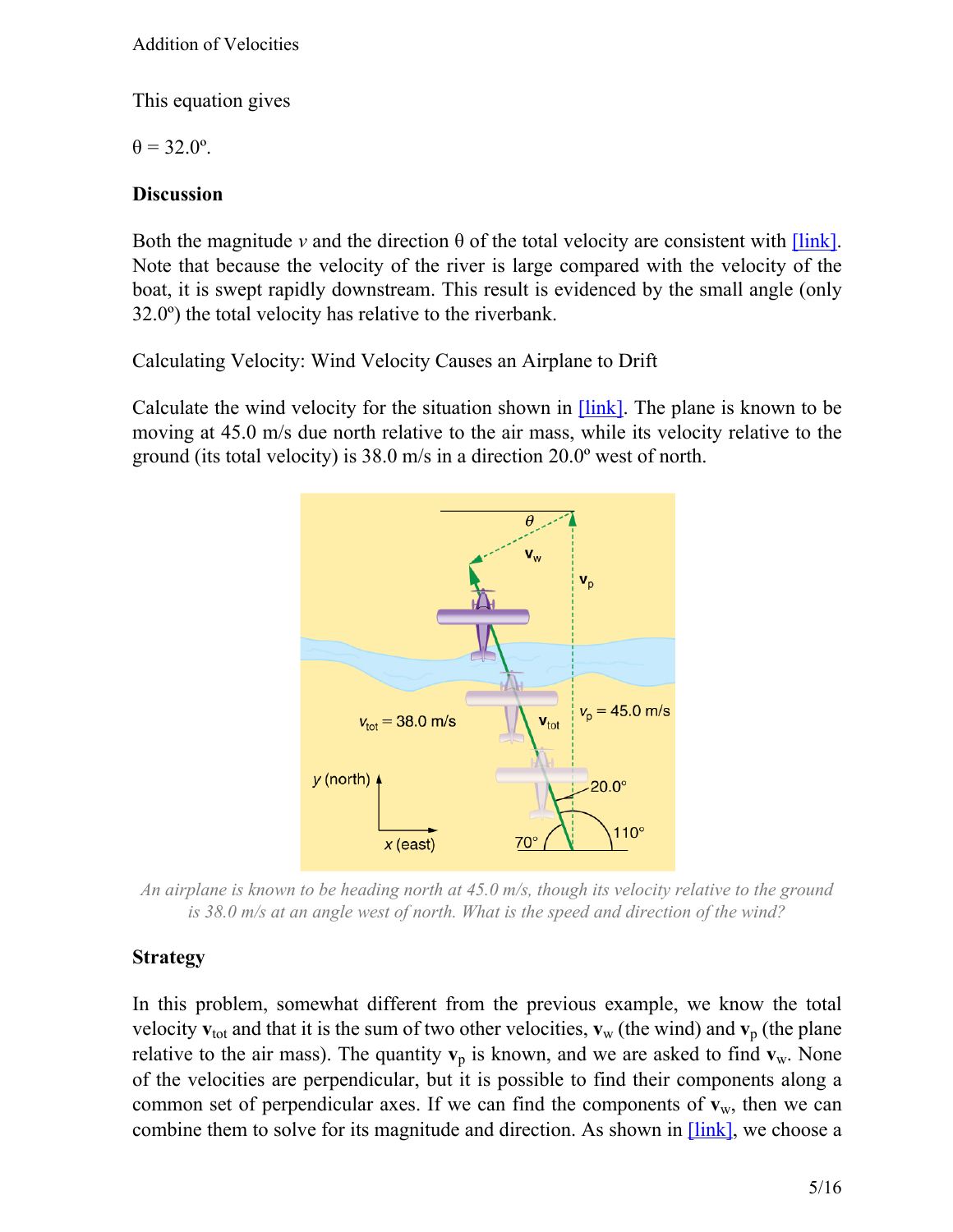coordinate system with its *x*-axis due east and its *y*-axis due north (parallel to  $v_p$ ). (You may wish to look back at the discussion of the addition of vectors using perpendicular components in [Vector Addition and Subtraction: Analytical Methods](/m42128).)

#### **Solution**

Because  $v_{\text{tot}}$  is the vector sum of the  $v_w$  and  $v_p$ , its *x*- and *y*-components are the sums of the *x*- and *y*-components of the wind and plane velocities. Note that the plane only has vertical component of velocity so  $v_{px} = 0$  and  $v_{py} = v_p$ . That is,

 $v_{\text{tot}x} = v_{\text{wx}}$ 

and

 $v_{\text{tot}v} = v_{\text{wx}} + v_{\text{p}}.$ 

We can use the first of these two equations to find  $v_{wx}$ :

 $v_{\text{wx}} = v_{\text{totx}} = v_{\text{tot}} \cos 110^{\circ}.$ 

Because  $v_{\text{tot}} = 38.0 \text{ m/s}$  and cos  $110^{\circ} = -0.342$  we have

 $v_{\text{wx}}$  = (38.0 m/s)(-0.342)=-13.0 m/s.

The minus sign indicates motion west which is consistent with the diagram.

Now, to find  $v_{\rm wv}$  we note that

 $v_{\text{toty}} = v_{\text{wx}} + v_{\text{p}}$ 

Here  $v_{\text{tot}v} = v_{\text{tot}} \sin 110^\circ$ ; thus,

 $v_{\text{w}v}$  = (38.0 m/s)(0.940) – 45.0 m/s = – 9.29 m/s.

This minus sign indicates motion south which is consistent with the diagram.

Now that the perpendicular components of the wind velocity  $v_{wx}$  and  $v_{wy}$  are known, we can find the magnitude and direction of  $v_w$ . First, the magnitude is

$$
v_{\rm w} = \sqrt{v_{\rm wx}^2 + v_{\rm wy}^2}
$$
  
=  $\sqrt{(-13.0 \text{ m/s})^2 + (-9.29 \text{ m/s})^2}$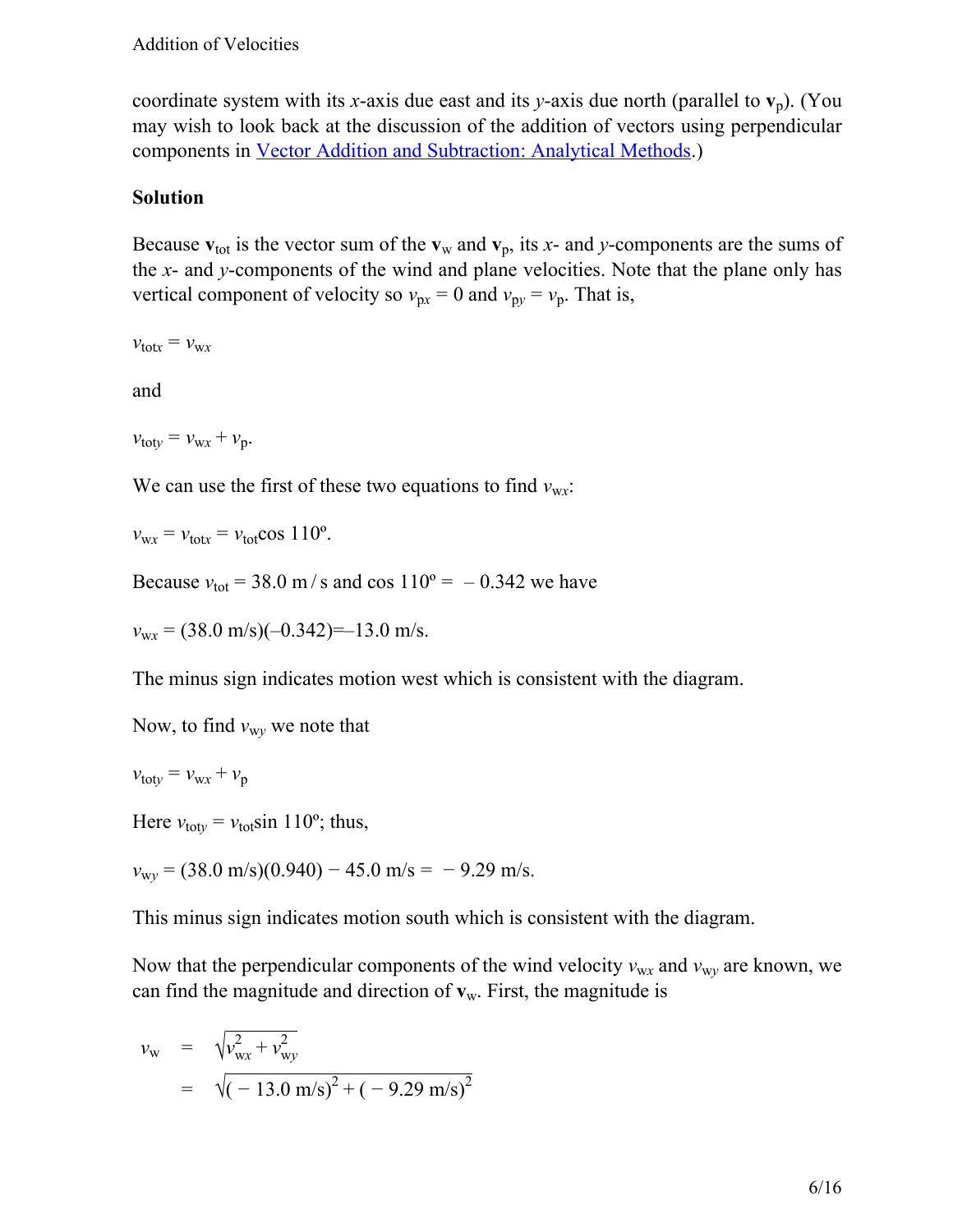so that

 $v_w = 16.0$  m/s.

The direction is:

$$
\theta = \tan^{-1}(v_{wy}/v_{wx}) = \tan^{-1}(-9.29 / -13.0)
$$

giving

 $\theta = 35.6^\circ$ .

# **Discussion**

The wind's speed and direction are consistent with the significant effect the wind has on the total velocity of the plane, as seen in  $[\text{link}]$ . Because the plane is fighting a strong combination of crosswind and head-wind, it ends up with a total velocity significantly less than its velocity relative to the air mass as well as heading in a different direction.

Note that in both of the last two examples, we were able to make the mathematics easier by choosing a coordinate system with one axis parallel to one of the velocities. We will repeatedly find that choosing an appropriate coordinate system makes problem solving easier. For example, in projectile motion we always use a coordinate system with one axis parallel to gravity.

# **Relative Velocities and Classical Relativity**

When adding velocities, we have been careful to specify that the *velocity is relative to some reference frame*. These velocities are called relative velocities. For example, the velocity of an airplane relative to an air mass is different from its velocity relative to the ground. Both are quite different from the velocity of an airplane relative to its passengers (which should be close to zero). Relative velocities are one aspect of relativity, which is defined to be the study of how different observers moving relative to each other measure the same phenomenon.

Nearly everyone has heard of relativity and immediately associates it with Albert Einstein (1879–1955), the greatest physicist of the 20th century. Einstein revolutionized our view of nature with his *modern* theory of relativity, which we shall study in later chapters. The relative velocities in this section are actually aspects of classical relativity, first discussed correctly by Galileo and Isaac Newton. Classical relativity is limited to situations where speeds are less than about 1% of the speed of light—that is, less than 3,000 km/s. Most things we encounter in daily life move slower than this speed.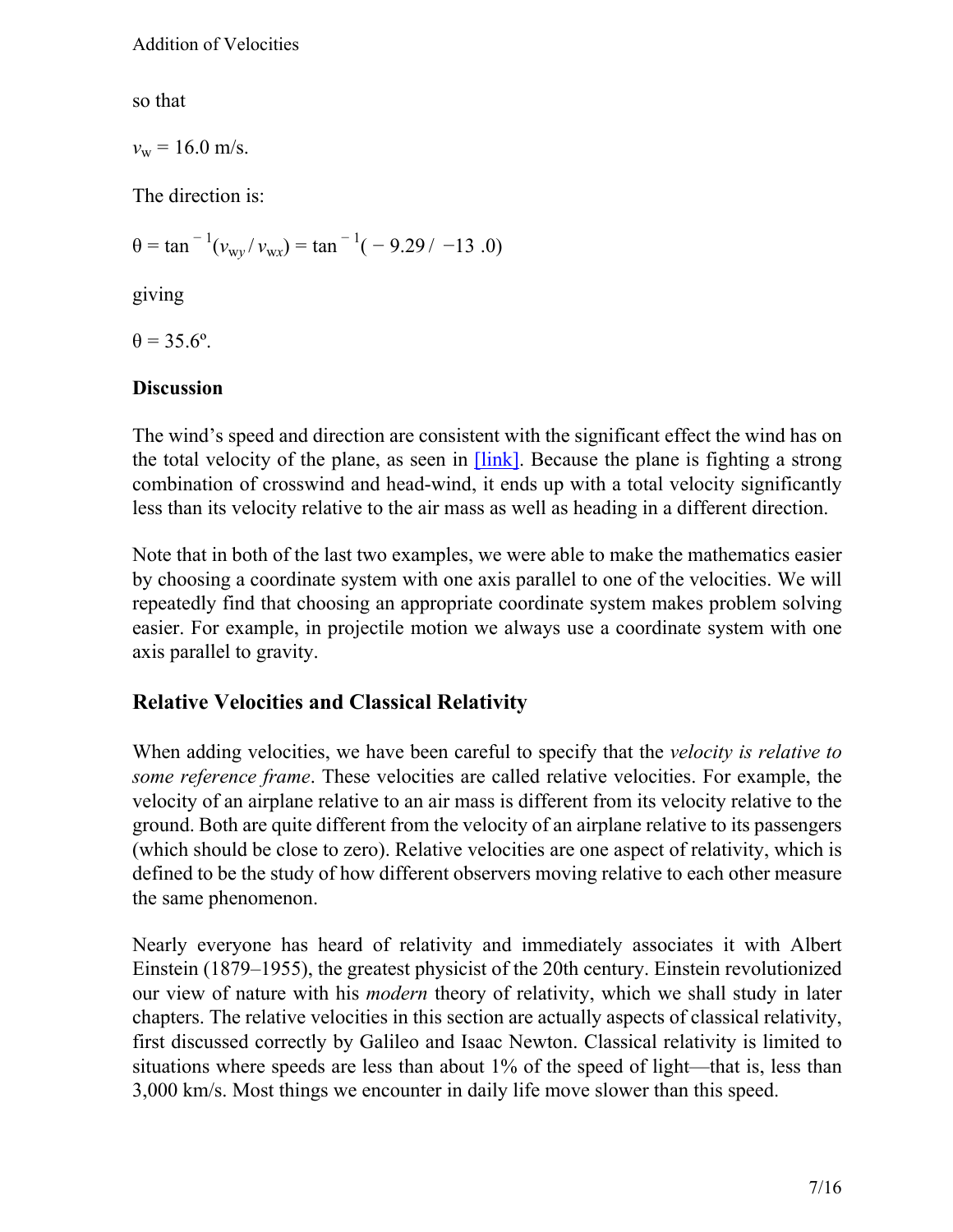Let us consider an example of what two different observers see in a situation analyzed long ago by Galileo. Suppose a sailor at the top of a mast on a moving ship drops his binoculars. Where will it hit the deck? Will it hit at the base of the mast, or will it hit behind the mast because the ship is moving forward? The answer is that if air resistance is negligible, the binoculars will hit at the base of the mast at a point directly below its point of release. Now let us consider what two different observers see when the binoculars drop. One observer is on the ship and the other on shore. The binoculars have no horizontal velocity relative to the observer on the ship, and so he sees them fall straight down the mast. (See  $\boxed{\text{link}}$ .) To the observer on shore, the binoculars and the ship have the *same* horizontal velocity, so both move the same distance forward while the binoculars are falling. This observer sees the curved path shown in [\[link\]](#page-7-0). Although the paths look different to the different observers, each sees the same result—the binoculars hit at the base of the mast and not behind it. To get the correct description, it is crucial to correctly specify the velocities relative to the observer.

<span id="page-7-0"></span>

*Classical relativity. The same motion as viewed by two different observers. An observer on the moving ship sees the binoculars dropped from the top of its mast fall straight down. An observer on shore sees the binoculars take the curved path, moving forward with the ship. Both observers see the binoculars strike the deck at the base of the mast. The initial horizontal velocity is different relative to the two observers. (The ship is shown moving rather fast to emphasize the*

*effect.)*

#### <span id="page-7-1"></span>Calculating Relative Velocity: An Airline Passenger Drops a Coin

An airline passenger drops a coin while the plane is moving at 260 m/s. What is the velocity of the coin when it strikes the floor 1.50 m below its point of release: (a) Measured relative to the plane? (b) Measured relative to the Earth?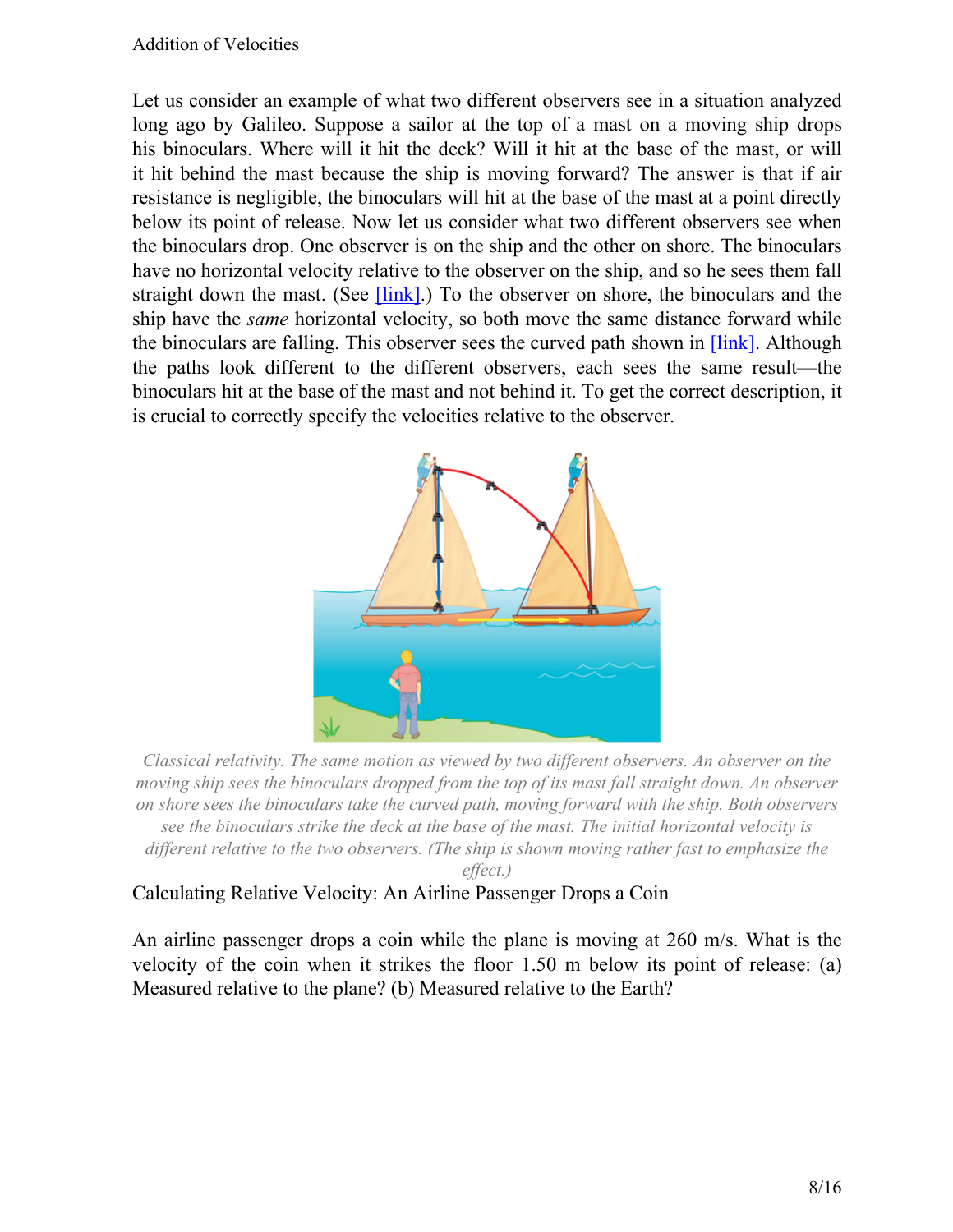<span id="page-8-0"></span>

*The motion of a coin dropped inside an airplane as viewed by two different observers. (a) An observer in the plane sees the coin fall straight down. (b) An observer on the ground sees the coin move almost horizontally.*

#### **Strategy**

Both problems can be solved with the techniques for falling objects and projectiles. In part (a), the initial velocity of the coin is zero relative to the plane, so the motion is that of a falling object (one-dimensional). In part (b), the initial velocity is 260 m/s horizontal relative to the Earth and gravity is vertical, so this motion is a projectile motion. In both parts, it is best to use a coordinate system with vertical and horizontal axes.

#### **Solution for (a)**

Using the given information, we note that the initial velocity and position are zero, and the final position is 1.50 m. The final velocity can be found using the equation:

$$
v_y^2 = v_{0y}^2 - 2g(y - y_0).
$$

Substituting known values into the equation, we get

$$
v_y^2 = 0^2 - 2(9.80 \text{ m/s}^2)(-1.50 \text{ m} - 0 \text{ m}) = 29.4 \text{ m}^2/\text{s}^2
$$

yielding

 $v_y = -5.42$  m/s.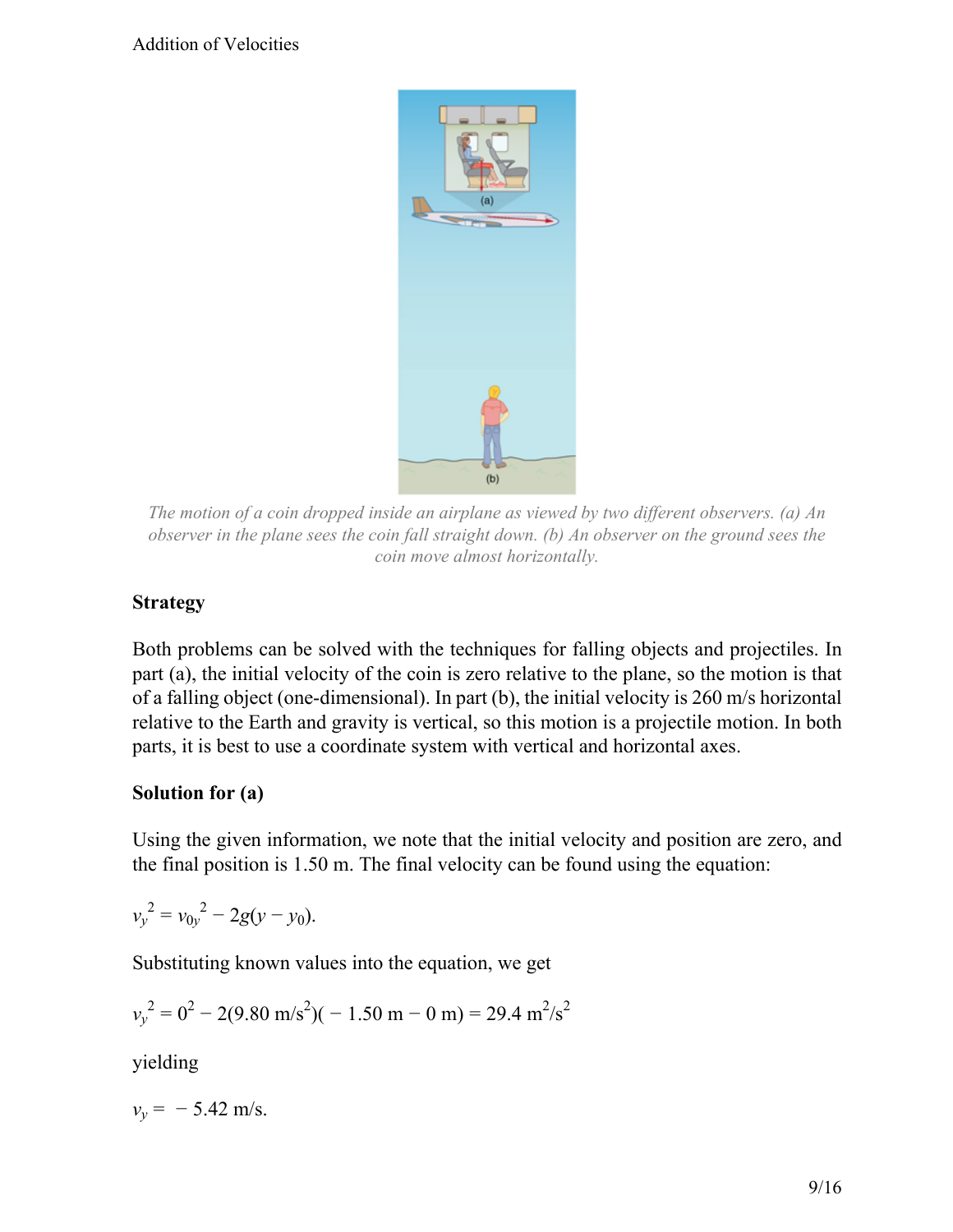We know that the square root of 29.4 has two roots: 5.42 and -5.42. We choose the negative root because we know that the velocity is directed downwards, and we have defined the positive direction to be upwards. There is no initial horizontal velocity relative to the plane and no horizontal acceleration, and so the motion is straight down relative to the plane.

#### **Solution for (b)**

Because the initial vertical velocity is zero relative to the ground and vertical motion is independent of horizontal motion, the final vertical velocity for the coin relative to the ground is  $v_y = -5.42$  m/s, the same as found in part (a). In contrast to part (a), there now is a horizontal component of the velocity. However, since there is no horizontal acceleration, the initial and final horizontal velocities are the same and  $v_x = 260$  m/s. The *x*- and *y*-components of velocity can be combined to find the magnitude of the final velocity:

$$
v = \sqrt{{v_x}^2 + {v_y}^2}.
$$

Thus,

$$
v = \sqrt{(260 \text{ m/s})^2 + (-5.42 \text{ m/s})^2}
$$

yielding

$$
v = 260.06
$$
 m/s.

The direction is given by:

$$
\theta = \tan^{-1}(v_y/v_x) = \tan^{-1}(-5.42/260)
$$

so that

 $\theta = \tan^{-1}(-0.0208) = -1.19^{\circ}.$ 

#### **Discussion**

In part (a), the final velocity relative to the plane is the same as it would be if the coin were dropped from rest on the Earth and fell 1.50 m. This result fits our experience; objects in a plane fall the same way when the plane is flying horizontally as when it is at rest on the ground. This result is also true in moving cars. In part (b), an observer on the ground sees a much different motion for the coin. The plane is moving so fast horizontally to begin with that its final velocity is barely greater than the initial velocity. Once again, we see that in two dimensions, vectors do not add like ordinary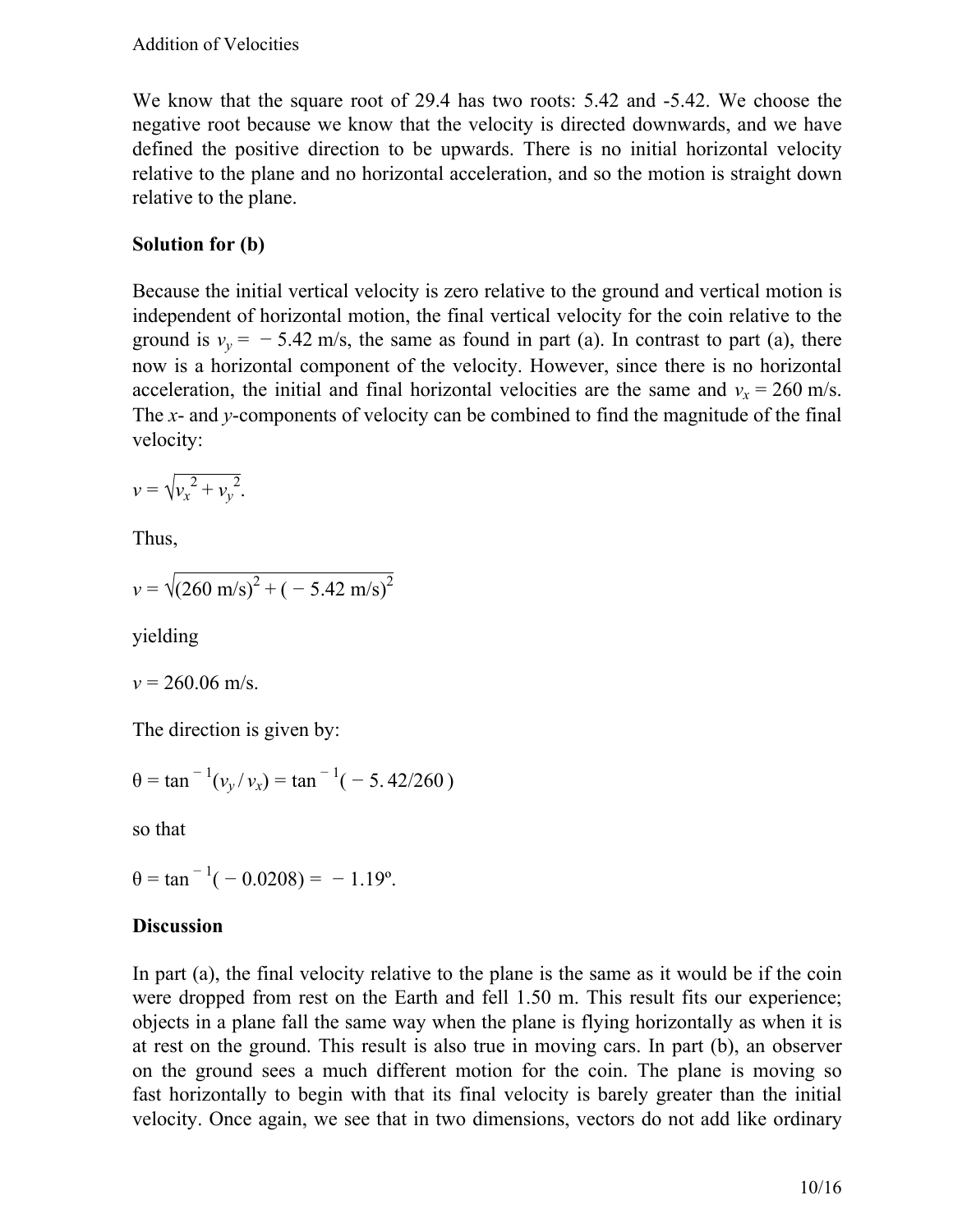numbers—the final velocity v in part (b) is *not*  $(260 - 5.42)$  m/s; rather, it is 260.06 m/s . The velocity's magnitude had to be calculated to five digits to see any difference from that of the airplane. The motions as seen by different observers (one in the plane and one on the ground) in this example are analogous to those discussed for the binoculars dropped from the mast of a moving ship, except that the velocity of the plane is much larger, so that the two observers see *very* different paths. (See *[link]***.)** In addition, both observers see the coin fall 1.50 m vertically, but the one on the ground also sees it move forward 144 m (this calculation is left for the reader). Thus, one observer sees a vertical path, the other a nearly horizontal path.

Making Connections: Relativity and Einstein

Because Einstein was able to clearly define how measurements are made (some involve light) and because the speed of light is the same for all observers, the outcomes are spectacularly unexpected. Time varies with observer, energy is stored as increased mass, and more surprises await.

PhET Explorations: Motion in 2D

Try the new "Ladybug Motion 2D" simulation for the latest updated version. Learn about position, velocity, and acceleration vectors. Move the ball with the mouse or let the simulation move the ball in four types of motion (2 types of linear, simple harmonic, circle).



*[Motion in 2D](/home/voer/vp/vp.transformer/src/vpt.transformer/vpt/transformer/transforms/20140124-082918-ff62f920-1/motion-2d_en.jar)*

## **Summary**

• Velocities in two dimensions are added using the same analytical vector techniques, which are rewritten as

$$
\begin{aligned} v_x &= v \cos \theta \\ v_y &= v \sin \theta \\ v &= \sqrt{v_x^2 + v_y^2} \\ \theta &= \tan^{-1} (v_y / v_x). \end{aligned}
$$

• Relative velocity is the velocity of an object as observed from a particular reference frame, and it varies dramatically with reference frame.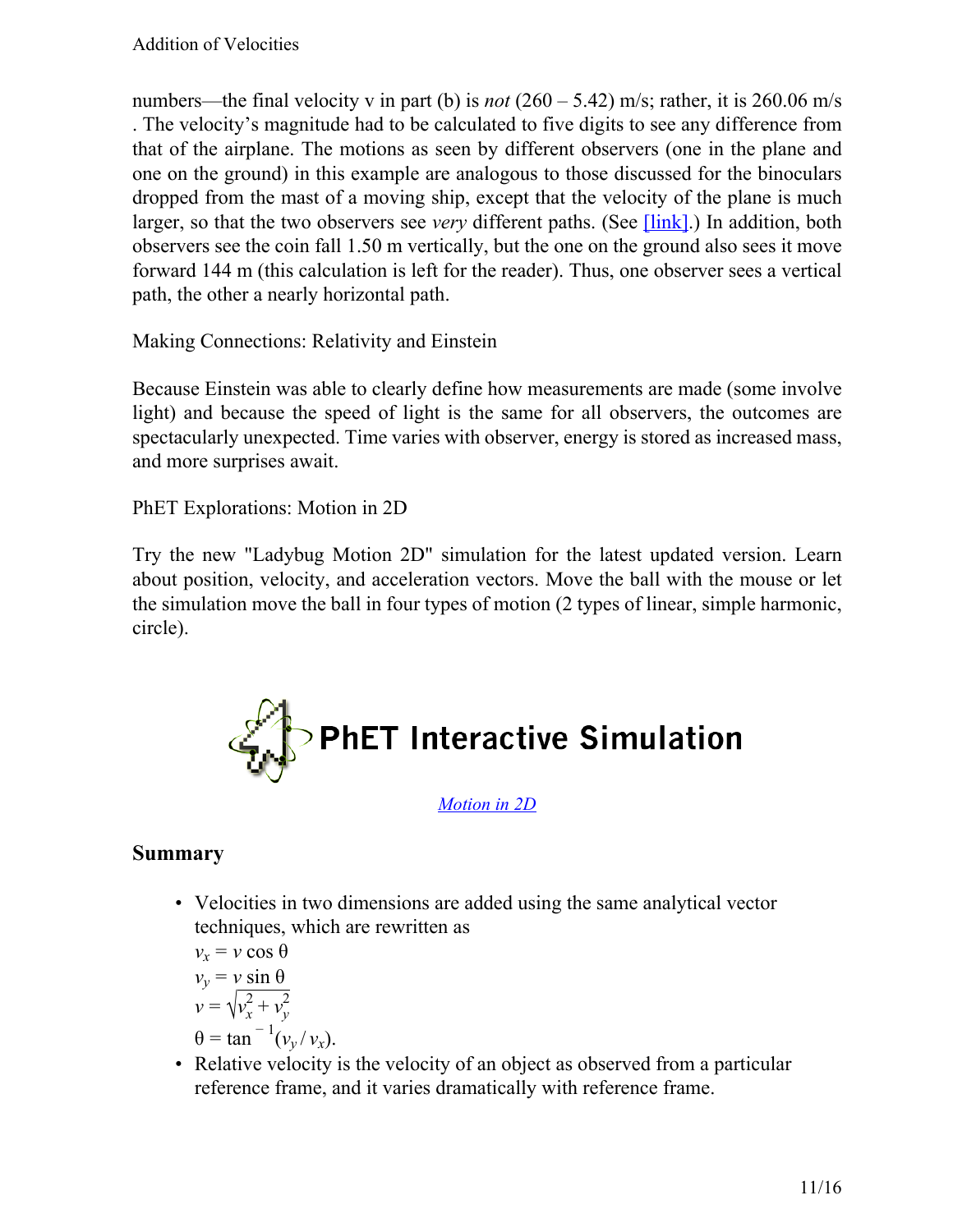• **Relativity** is the study of how different observers measure the same phenomenon, particularly when the observers move relative to one another. **Classical relativity** is limited to situations where speed is less than about 1% of the speed of light (3000 km/s).

## **Conceptual Questions**

What frame or frames of reference do you instinctively use when driving a car? When flying in a commercial jet airplane?

A basketball player dribbling down the court usually keeps his eyes fixed on the players around him. He is moving fast. Why doesn't he need to keep his eyes on the ball?

If someone is riding in the back of a pickup truck and throws a softball straight backward, is it possible for the ball to fall straight down as viewed by a person standing at the side of the road? Under what condition would this occur? How would the motion of the ball appear to the person who threw it?

The hat of a jogger running at constant velocity falls off the back of his head. Draw a sketch showing the path of the hat in the jogger's frame of reference. Draw its path as viewed by a stationary observer.

A clod of dirt falls from the bed of a moving truck. It strikes the ground directly below the end of the truck. What is the direction of its velocity relative to the truck just before it hits? Is this the same as the direction of its velocity relative to ground just before it hits? Explain your answers.

## **Problems & Exercises**

Bryan Allen pedaled a human-powered aircraft across the English Channel from the cliffs of Dover to Cap Gris-Nez on June 12, 1979. (a) He flew for 169 min at an average velocity of 3.53 m/s in a direction 45º south of east. What was his total displacement? (b) Allen encountered a headwind averaging 2.00 m/s almost precisely in the opposite direction of his motion relative to the Earth. What was his average velocity relative to the air? (c) What was his total displacement relative to the air mass?

- (a) 35.8 km, 45º south of east
- (b)  $5.53 \text{ m/s}$ ,  $45^{\circ}$  south of east
- (c)  $56.1 \text{ km}$ ,  $45^{\circ}$  south of east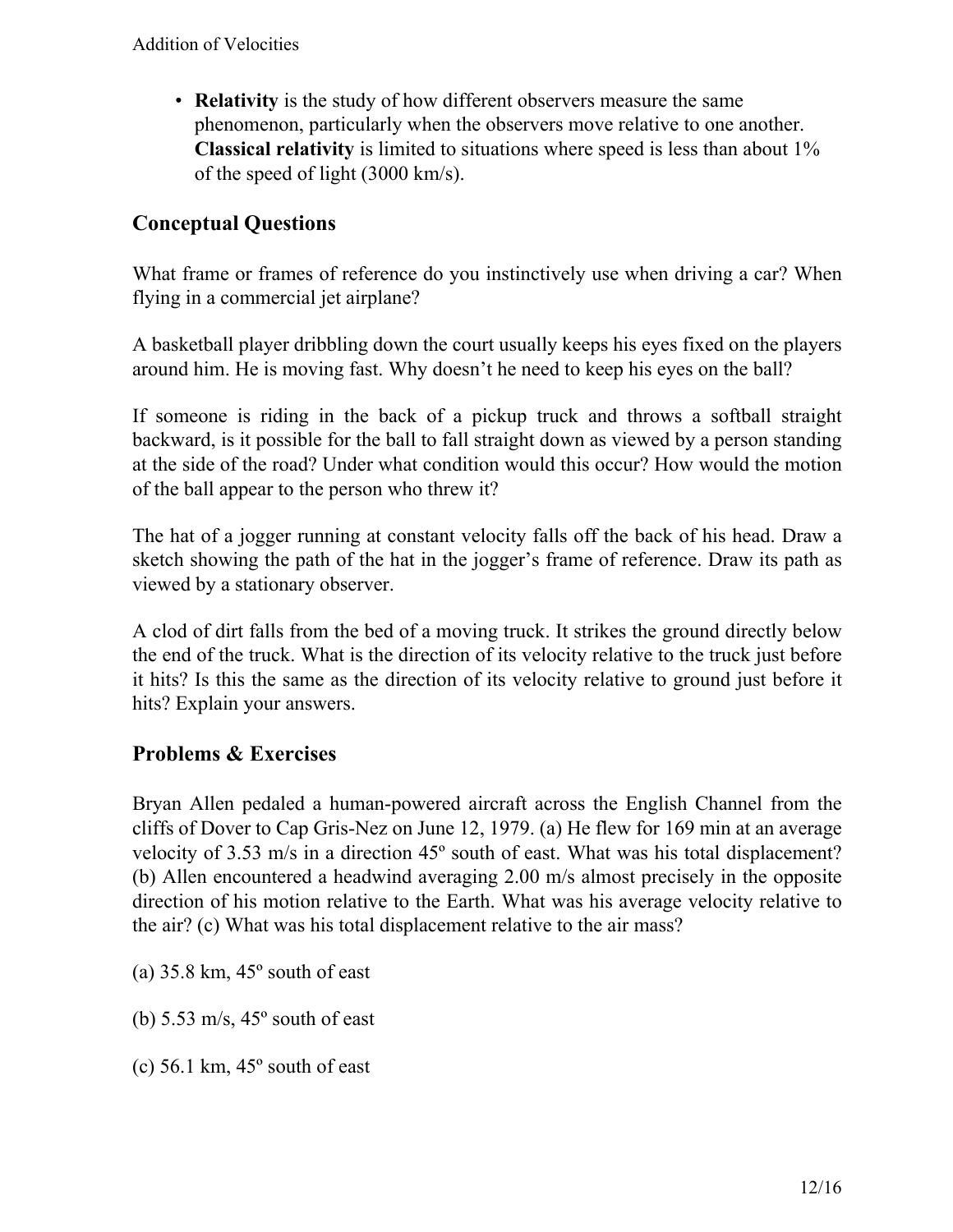A seagull flies at a velocity of 9.00 m/s straight into the wind. (a) If it takes the bird 20.0 min to travel 6.00 km relative to the Earth, what is the velocity of the wind? (b) If the bird turns around and flies with the wind, how long will he take to return 6.00 km? (c) Discuss how the wind affects the total round-trip time compared to what it would be with no wind.

Near the end of a marathon race, the first two runners are separated by a distance of 45.0 m. The front runner has a velocity of 3.50 m/s, and the second a velocity of 4.20 m/s. (a) What is the velocity of the second runner relative to the first? (b) If the front runner is 250 m from the finish line, who will win the race, assuming they run at constant velocity? (c) What distance ahead will the winner be when she crosses the finish line?

(a) 0.70 m/s faster

(b) Second runner wins

(c) 4.17 m

Verify that the coin dropped by the airline passenger in the [\[link\]](#page-7-1) travels 144 m horizontally while falling 1.50 m in the frame of reference of the Earth.

A football quarterback is moving straight backward at a speed of 2.00 m/s when he throws a pass to a player 18.0 m straight downfield. The ball is thrown at an angle of 25.0º relative to the ground and is caught at the same height as it is released. What is the initial velocity of the ball *relative to the quarterback* ?

17.0 m/s, 22.1º

<span id="page-12-0"></span>A ship sets sail from Rotterdam, The Netherlands, heading due north at 7.00 m/s relative to the water. The local ocean current is 1.50 m/s in a direction 40.0º north of east. What is the velocity of the ship relative to the Earth?

<span id="page-12-1"></span>A jet airplane flying from Darwin, Australia, has an air speed of 260 m/s in a direction 5.0º south of west. It is in the jet stream, which is blowing at 35.0 m/s in a direction 15º south of east. What is the velocity of the airplane relative to the Earth? (b) Discuss whether your answers are consistent with your expectations for the effect of the wind on the plane's path.

(a)  $230 \text{ m/s}$ ,  $8.0^{\circ}$  south of west

(b) The wind should make the plane travel slower and more to the south, which is what was calculated.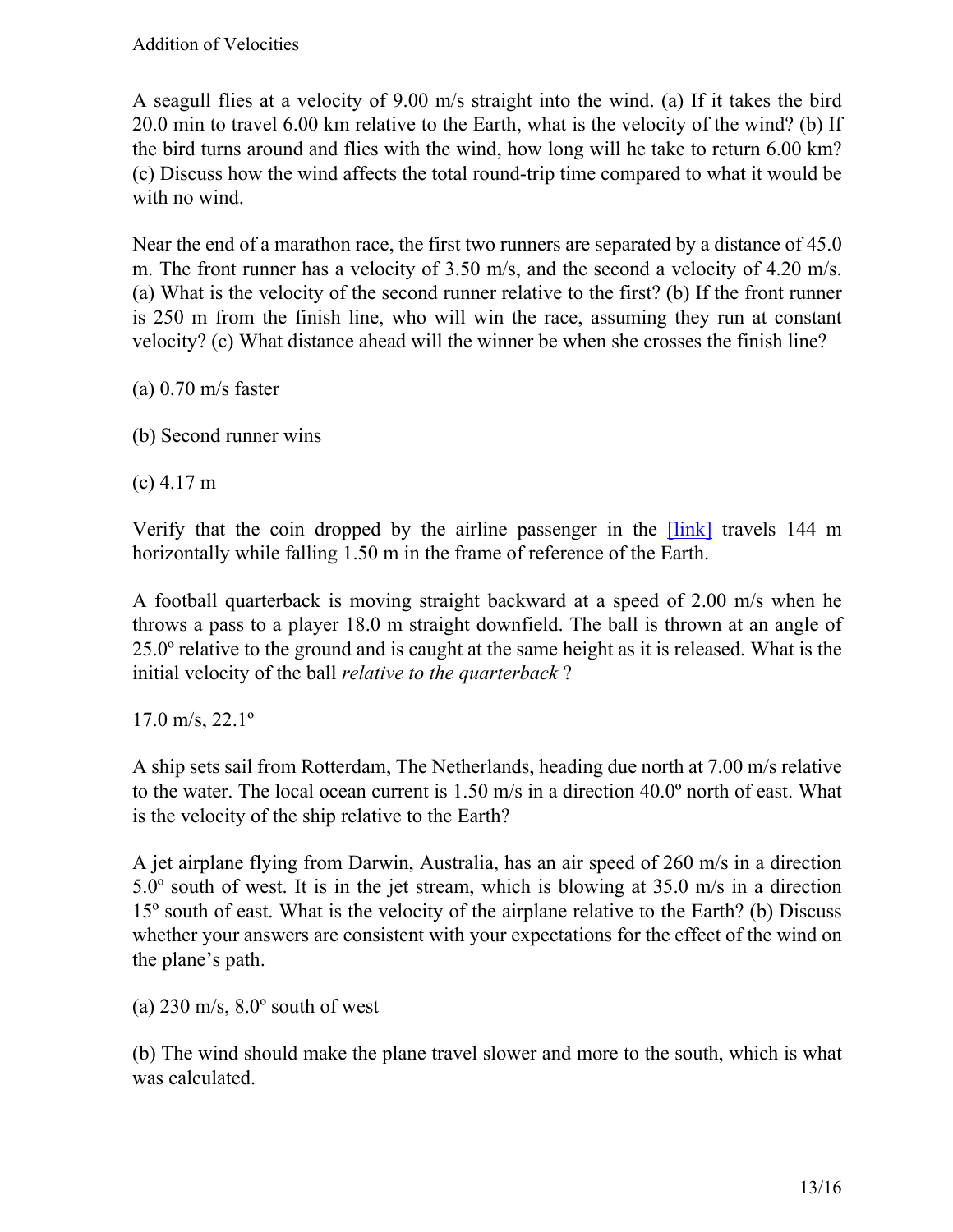(a) In what direction would the ship in  $[\text{link}]$  have to travel in order to have a velocity straight north relative to the Earth, assuming its speed relative to the water remains 7.00 m/s? (b) What would its speed be relative to the Earth?

(a) Another airplane is flying in a jet stream that is blowing at 45.0 m/s in a direction  $20^{\circ}$  south of east (as in  $\overline{\text{link}}$ ). Its direction of motion relative to the Earth is 45.0° south of west, while its direction of travel relative to the air is 5.00º south of west. What is the airplane's speed relative to the air mass? (b) What is the airplane's speed relative to the Earth?

(a) 63.5 m/s

(b) 29.6 m/s

A sandal is dropped from the top of a 15.0-m-high mast on a ship moving at 1.75 m/ s due south. Calculate the velocity of the sandal when it hits the deck of the ship: (a) relative to the ship and (b) relative to a stationary observer on shore. (c) Discuss how the answers give a consistent result for the position at which the sandal hits the deck.

The velocity of the wind relative to the water is crucial to sailboats. Suppose a sailboat is in an ocean current that has a velocity of 2.20 m/s in a direction 30.0º east of north relative to the Earth. It encounters a wind that has a velocity of 4.50 m/s in a direction of 50.0º south of west relative to the Earth. What is the velocity of the wind relative to the water?

6.68 m/s, 53.3º south of west

The great astronomer Edwin Hubble discovered that all distant galaxies are receding from our Milky Way Galaxy with velocities proportional to their distances. It appears to an observer on the Earth that we are at the center of an expanding universe. [\[link\]](#page-13-0) illustrates this for five galaxies lying along a straight line, with the Milky Way Galaxy at the center. Using the data from the figure, calculate the velocities: (a) relative to galaxy 2 and (b) relative to galaxy 5. The results mean that observers on all galaxies will see themselves at the center of the expanding universe, and they would likely be aware of relative velocities, concluding that it is not possible to locate the center of expansion with the given information.

<span id="page-13-0"></span>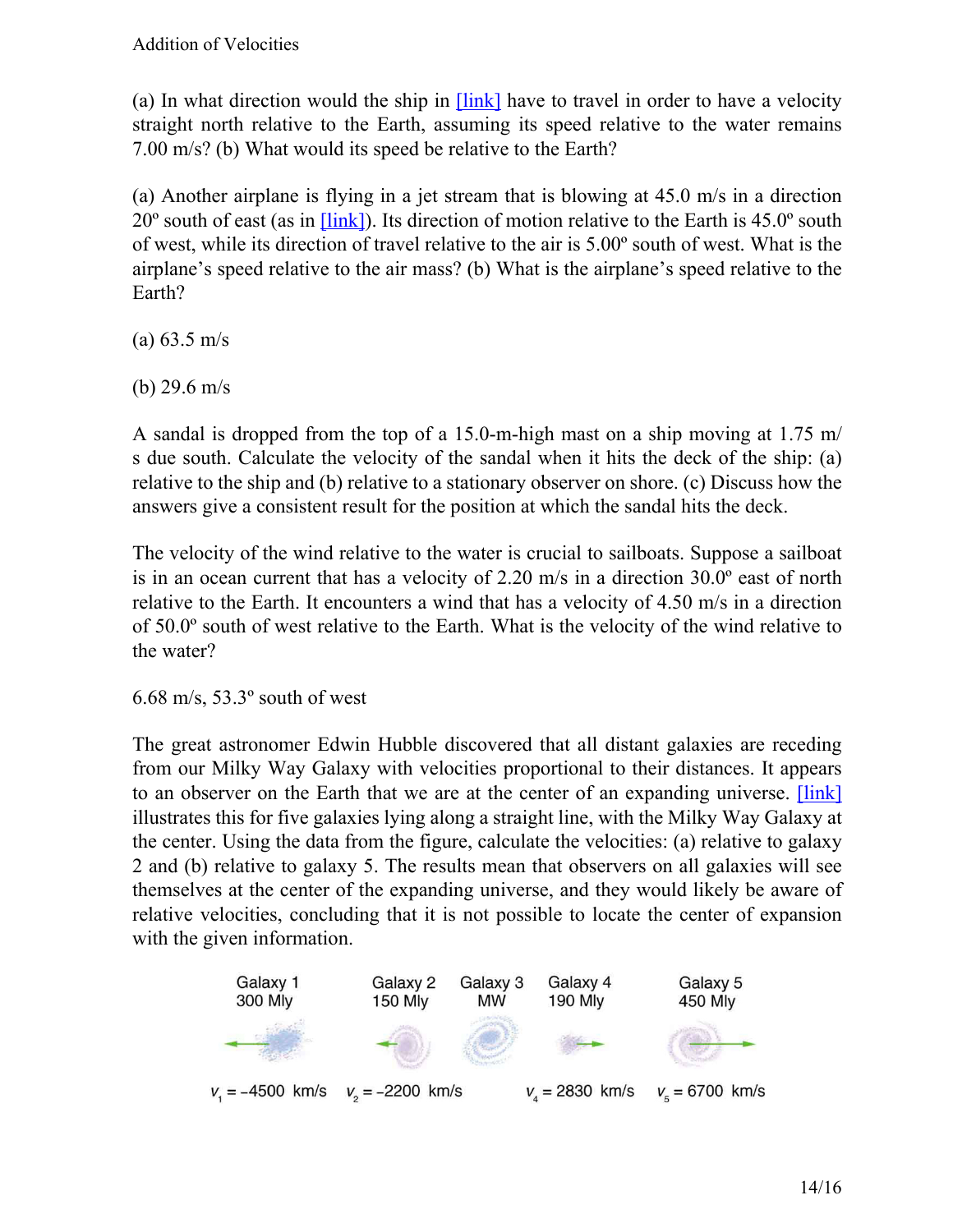*Five galaxies on a straight line, showing their distances and velocities relative to the Milky Way (MW) Galaxy. The distances are in millions of light years (Mly), where a light year is the distance light travels in one year. The velocities are nearly proportional to the distances. The sizes of the galaxies are greatly exaggerated; an average galaxy is about 0.1 Mly across.*

(a) Use the distance and velocity data in  $[\text{link}]$  to find the rate of expansion as a function of distance.

(b) If you extrapolate back in time, how long ago would all of the galaxies have been at approximately the same position? The two parts of this problem give you some idea of how the Hubble constant for universal expansion and the time back to the Big Bang are determined, respectively.

(a)  $H_{\text{average}} = 14.9 \frac{\text{km/s}}{\text{Mlv}}$ Mly

(b) 20.2 billion years

An athlete crosses a 25-m-wide river by swimming perpendicular to the water current at a speed of 0.5 m/s relative to the water. He reaches the opposite side at a distance 40 m downstream from his starting point. How fast is the water in the river flowing with respect to the ground? What is the speed of the swimmer with respect to a friend at rest on the ground?

A ship sailing in the Gulf Stream is heading 25.0º west of north at a speed of 4.00 m/ s relative to the water. Its velocity relative to the Earth is 4.80 m/s 5.00º west of north. What is the velocity of the Gulf Stream? (The velocity obtained is typical for the Gulf Stream a few hundred kilometers off the east coast of the United States.)

1.72 m/s, 42.3º north of east

<span id="page-14-0"></span>An ice hockey player is moving at 8.00 m/s when he hits the puck toward the goal. The speed of the puck relative to the player is 29.0 m/s. The line between the center of the goal and the player makes a 90.0° angle relative to his path as shown in [\[link\]](#page-14-0). What angle must the puck's velocity make relative to the player (in his frame of reference) to hit the center of the goal?